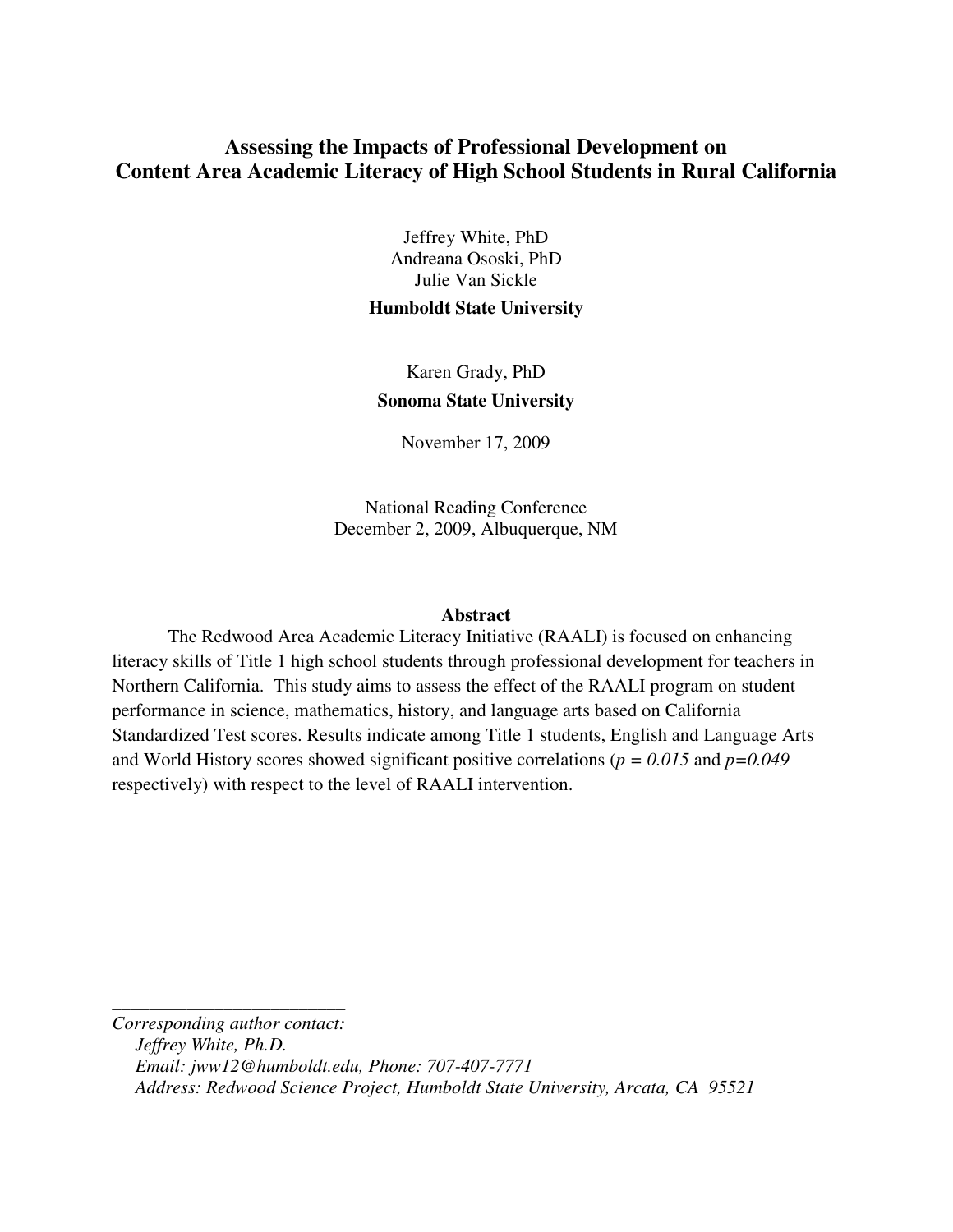#### **Introduction**

High schools are struggling to meet annual student academic achievement targets. The need to address adolescent literacy has become a focal point nationally (Jacobs, 2008). Such concerns have led to initiatives to work with teachers to rethink methods of teaching and learning, focused on academic literacy development, to aid in closing the achievement gap among students. To address these concerns the Redwood Area Academic Literacy Initiative (RAALI) provides a professional development program for teachers of science, mathematics, and history. The RAALI program aims to enhance literacy skills among high school students by working with teachers to implement academic literacy curricular interventions in high school classrooms. As a part of RAALI, teachers participated in summer institutes and follow-up meetings in which they received training and support to develop ways to strengthen students' academic literacy skills specific to science, mathematics, and history. This initiative primarily focuses on high need schools in the RAALI region and the teachers of high need students within these schools.

Academic literacy in the context of RAALI refers to the skills, knowledge, and dispositions that secondary students must develop to fully access college-preparatory curricula, to participate in the discourse community of advanced content area classes, and to succeed in university courses in the future. The RAALI Academic Literacy Framework is comprised of three interdependent aspects: content area genre study, academic language development, and cognitive collaboration. Based on scientific research, these framework aspects guided sitespecific curriculum development and implementation and professional development activities.

In this study we explore and assess the main effect of the RAALI program on student performance in the content area classes of history, science and mathematics and in English/Language Arts (ELA) using California Standards Test (CST) scores. Specifically, how does student achievement on standard tests compare between students who receive RAALI

interventions and those who do not receive the interventions? We hypothesized that students who received RAALI interventions, called "doses" in our study, would perform better on content achievement tests than those who did not receive "doses" of RAALI interventions. In summary, the treatments for this study are academic literacy interventions provided by science, mathematics, and history teachers who have participated in RAALI professional development and have implemented RAALI plans during the academic year with their students. These are considered "doses." Our study design takes into account the fact that teachers have self-selected to participate in the RAALI program and is thus quasi-experimental in nature. Planned comparisons take into account correlations in student performance based on Title 1 status. In this study Title 1 status is used as an identifier for higher need students, generally associated with higher poverty rates, English Learners, and other factors generally linked to higher need students.

We also explore the utility of our research design and methodology as a potential model for assessing causal effects between professional development intervention and student achievement. Ordinarily, research of the kind conducted in this study focuses at the schoollevel or teacher level. This study is evaluating data at the student-level. We have pooled student data from numerous schools participating in RAALI to analyze outcomes.

#### **Theoretical Framework**

A key aspect of improving teaching methods at the secondary level involves rethinking the role that language and literacy practices have in content learning. In other words, teachers of science, mathematics, history, art, and English must also be teachers of language (Intersegmental Committee of Academic Senates, 2002). Academic literacy includes competency in reading, writing, listening, speaking, critical thinking, use of technology, and habits of mind. Furthermore, each content area such as science, mathematics, and history has a specific way of using reading, writing,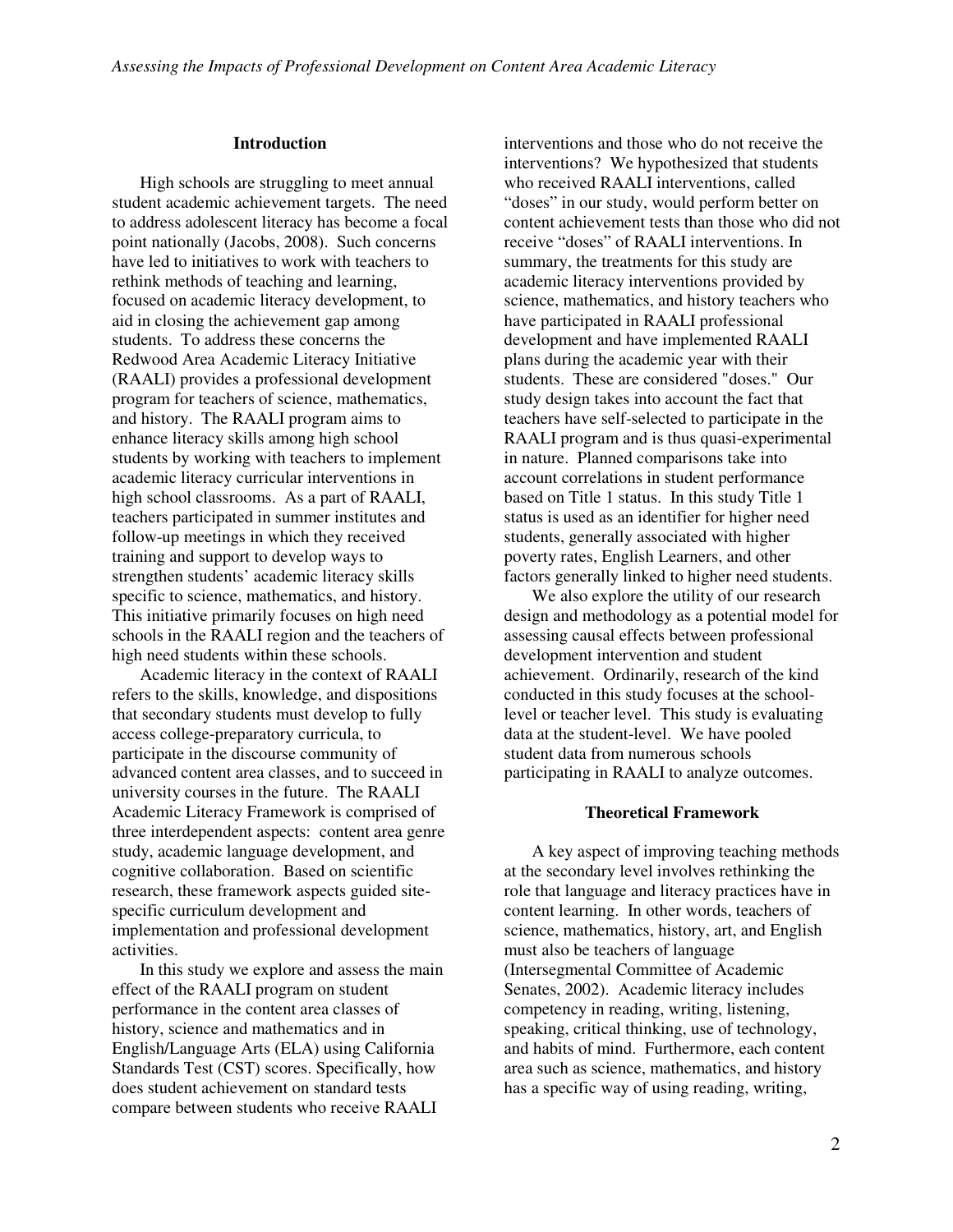speaking, and listening (Gee, 1996; Lemke, 1990; Moje, Young, Readence, & Moore, 2000).

*Content Area Genre Study –* Academic literacy incorporates the knowledge of how lines of inquiry and reasoning are developed and produced in each discipline. As Barton et al (2002, p.27) explain, "Text style---the organization and presentation of content-- affects reading comprehension. Teaching students to recognize a text's style and then use it to aid comprehension can improve student learning. Genre study incorporates the following key elements of effective adolescent literacy programs outlined by Biancarosa & Snow (2004, pp.12-17): teacher modeling, apprenticeship and diverse texts. Genre study within content areas allows students to gain experience with a wide variety of texts and their purposes. Further, students' explicit understanding and application of the notion of genre itself is a literacy skill that translates to content areas other than the three focused on by RAALI.

*Academic Language Development –*  Scarcella's (2003, p.19) definition of academic English helps to parse out aspects of the development of academic language generally. She writes, "Academic English is a variety or register of English used in professional books and characterized by specific linguistic features associated with academic disciplines…Reading, while an important component of Academic English, is just a part of it. Academic English requires not only the development of those advanced reading skills which enable learners to access complex words, but also those advanced skills which enable learners to understand and use these words in spoken and written communication" (2003, p.19). This aspect of the framework incorporates reading apprenticeship, vocabulary development, intensive writing and formal speaking (Biancarosa & Snow, 2004; ICAS, 2002).

*Cognitive Collaboration –* We use the term "cognitive collaboration" (Langer et al, 2000) to describe a range of possible strategies teachers can use to enhance academic literacy. Primarily, cognitive collaboration describes interactive classroom dialogue that focuses on knowledge and skills development. To this end, practices of eliciting prior knowledge, comprehension

monitoring and metacognition instruction, participating in a discourse community, and apprenticeship models are examples of how teachers can enhance academic literacy in the content area. Cognitive collaboration emphasizes developing students' abilities to understand their own thinking and also their abilities to identify features of academic content knowledge. Ongoing formative assessments determine the efficacy of cognitive collaboration. Additionally, a cognitive collaboration model was used with the teachers during the RAALI professional development.

*Academic Literacy Interventions –*  Interventions focused on academic literacy have successfully addressed student deficits in reading and learning. Some of the scientificallybased research includes: 1) Greenleaf, Schoenbach, Cziko, and Mueller (2001) found that highly diverse ninth graders who participated in their Academic Literacy course improved significantly on the Degree of Reading Power (DRP) test, gaining 4 units from fall to spring when the national norm is 1-2 DRP units. In other words, the students made two years of growth in reading performance after only seven months of participation in their academic apprenticeship model; 2) Yerrick (2000) found that low-achieving, marginalized high school students were able to make stronger knowledge claims and make better use of evidence when classroom norms regarding scientific discourse were renegotiated; 3) Macken-Horarik (1996) found that junior high students developed a high level of technical understanding and the ability to critically assess content on the topic of reproduction technologies after 10 weeks of instruction with explicit teaching of the language of science texts; and 4) Miller and George (1992) found that students who were taught about text structures used their knowledge to improve the coherence of their writing.

*Generalized Causal Inference –* This study is grounded in generalized causal inference theory which originally developed from discussions from construct and external validity literature (Shadish, Cook and Campbell 2002). Generalized causal inference theory is aimed at understanding what can be generalized from a sample of instances and the data patterns connected with them to the targeted constructs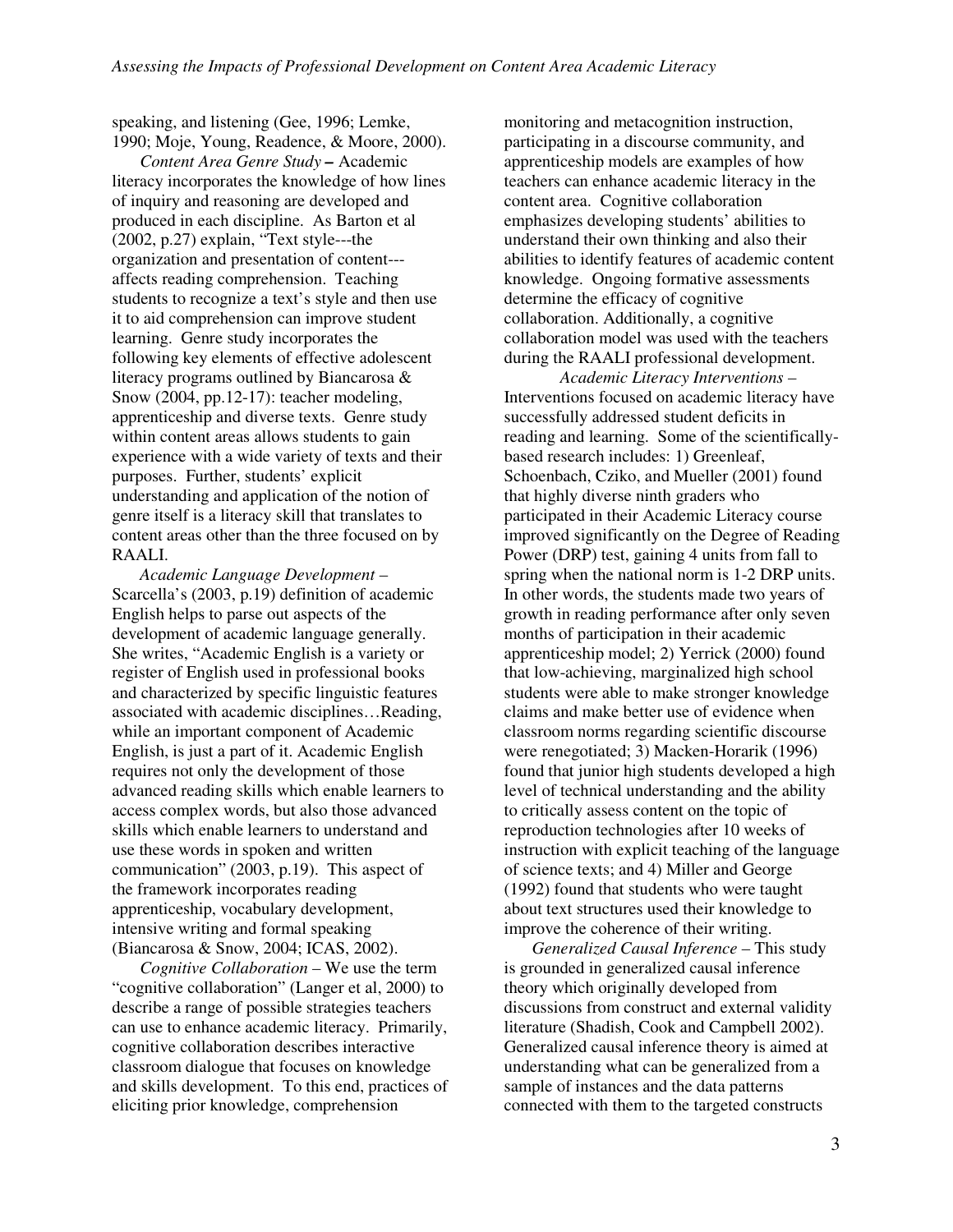that they represent. In addition, this theory considers whether a causal relationship can be generalized with changing settings, participants, treatments, and outcomes. The RAALI study uses a quasi-experimental design as described by Shadish, Cook, and Campbell 2002 to examine causal inferences. Teachers have self-selected to be RAALI teachers and school administrators selected teachers and classes for students rather than random assignments to treatment groups.

#### **Methods**

During RAALI professional development institutes and workshops teachers received intensive training in academic literacy strategies specific to helping students access science, mathematics and history content and to improve content specific skills. This included analyzing the linguistic demands of their content instructional materials, developing strategies to make content accessible to a wide range of students, and cultivating approaches that foster student independence in the comprehension and production of content related text. RAALI institutes focused on techniques for building academic literacy that can be employed with any variety of content specific curricular materials. Additionally, institute participants worked collaboratively to develop a series of customized interventions specific to their school context and student needs. In general, the interventions focused on vocabulary development, reading comprehension, writing, and the use of multimedia. For example, one teacher developed a plan to look at the influence of journal writing on metacognitive skills and student's ability to communicate mathematically. Another teacher developed a plan to explore if grouping English Learners for cooperative learning maximized language acquisition, content learning and social development. While a third teacher developed a plan to teach vocabulary to support concepts in science in a way that moved away from stand alone student memorization of terms and definitions. Each RAALI Teaching Fellow included in this study, implemented the plan they developed in the academic year following participation in the professional development institute.

Science, mathematics, and history teachers were recruited for participation in RAALI professional development from high schools across the RAALI region based on an analysis of needs and on geographical representation. The RAALI region included six counties in rural areas of Northern California, representing 9% of the state's total area. The region is characterized by low population density, daunting travel distances, lack of access to professional development opportunities, wide variation in socioeconomic and cultural characteristics, and a student population that frequently does not continue studies past high school. Five of the six counties have poverty rates of school aged children over 20% -- more than 18,000 children living in rural poverty (U.S. Census Bureau, 2002).

Teachers in the research cohort met the following criteria. They were: 1) a high school teacher in the RAALI region; 2) completed RAALI professional development; and 3) developed and implemented an intervention plan during the academic year. Students in classes with a RAALI Teachers were considered to have received a RAALI 'dose.' A 'full dose' resulted from a student taking a class with a teacher that implemented a RAALI intervention in that class. A 'partial dose' resulted from a student taking a class from a RAALI teacher in which a RAALI intervention was not given. This later level of dose was used to account for spill over effects from RAALI teachers in their classes without a RAALI implementation.

To assess the impacts of RAALI interventions on student performance, the research team used state test scores in the content areas of science, mathematics, history, and language arts. California state test scores of students who received at least one RAALI dose were compared with students who did not receive a RAALI dose. Participating school districts collaborated with RAALI by supplying student datasets on disks containing student demographic data and CST data. The research study has been approved by the Humboldt State University Institutional Review Board (# 07-13) and ensures that all students, teachers, and schools remain anonymous.

In all, 21 RAALI teachers (science, mathematics, and history) from 14 high schools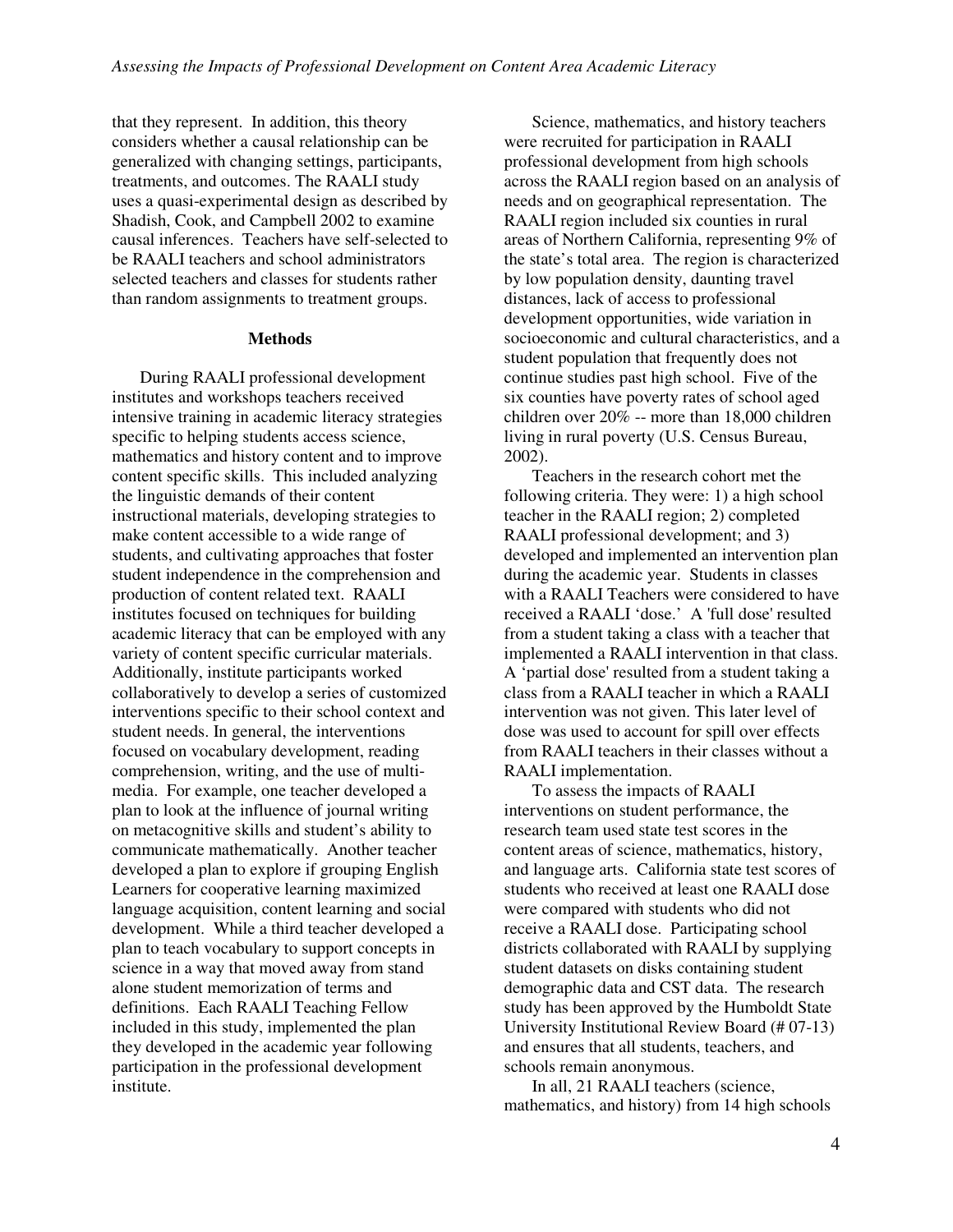met the criteria for inclusion in this study during academic year 2006-2007. Test data for all of the students at the 14 high schools (over 7,000 students) have been pooled across all schools for analysis. Students who received a RAALI intervention were tagged with an indicator of the content area course in which they received the intervention. Test data used for the analysis included ELA, Science, Mathematics, and World History scaled scores grouped by grade level for analysis.

Variation in the CST ELA scores for academic year 2006-2007 were significantly associated with a number of demographic variables including Title 1 status, parent education level, Gifted and Talented Education (GATE) program status, migrant status, and others. To understand RAALI intended impacts, we chose Title 1 status as a primary lens through which to conduct analyses because this status is associated with the high need students our project aims to serve. This status can also change as a result of positive impacts in the school and classroom.

We conducted analyses of variance (ANOVA) to test whether scores on individual standardized tests differed as a function of their teacher's implementation of the RAALI academic year interventions. Planned contrasts focused on comparisons among Title 1 students who received RAALI doses versus those who did not. Comparisons with respect to mathematics, science, and ELA performance were conducted with controls for grade-level effects. The World History test is grade specific. All quantitative analysis were conducted using

the Statistical Program for the Social Sciences (SPSS), version 12.0.

Data sources included CST data files with student demographic data from each school district in the study and student datasets with class listings. In addition, each teacher was surveyed to determine their class schedule and to identify the classes in which they implemented a RAALI intervention plan. CST data used for analysis were the English and Language Arts, Science, Mathematics, and World History scaled scores and student demographic data.

#### **Findings**

Results indicate CST ELA scaled scores for academic year 2006-2007 showed a significant correlation ( $p = 0.015$ ) with respect to RAALI dose level among Title 1 students (Table 1). Students who received a full RAALI dose performed 9.5 points higher (mean=320.6) than those who did not receive a dose at all (mean=311.1). Table 1 shows ANOVA results. When evaluating RAALI dose level by content area, CST World History tests showed significance (p=0.049) between students who received a full History dose versus those who did not (Table 2). The difference in Mean test scores for those who received a full History dose versus those who did not was  $13.6$  (No dose  $=$  $314.03$  versus Full dose =  $327.65$ ). For this analysis, all students were pooled together because Title 1 students showed no significant difference in mean test scores compared to non-Title 1 students.

| <b>Tests of Between-Subjects Effects</b> |                 |       |             |          |        |  |  |  |
|------------------------------------------|-----------------|-------|-------------|----------|--------|--|--|--|
| <b>SOURCE</b>                            | Type III Sum of | df    | Mean Square |          | Sig.   |  |  |  |
|                                          | Squares         |       |             |          |        |  |  |  |
| Model                                    | 147,765,547     | 9     | 16,418,394  | 5,120.41 | 0.0000 |  |  |  |
| <b>Test Grade Level</b>                  | 51,257          | ŋ     | 25,629      | 7.99     | 0.0004 |  |  |  |
| <b>RAALI Dose</b>                        | 27,012          | າ     | 13,506      | 4.21     | 0.0150 |  |  |  |
| <b>Test Grade Level</b>                  | 37,311          | 4     | 9,328       | 2.91     | 0.0206 |  |  |  |
| * RAALI Dose                             |                 |       |             |          |        |  |  |  |
| Error                                    | 4,748,764       | 1,481 | 3,206       |          |        |  |  |  |
| Total                                    | 152,514,311     | 1,490 |             |          |        |  |  |  |

**Table 1. ANOVA results of RAALI dose with respect to English/Language Arts test performance.**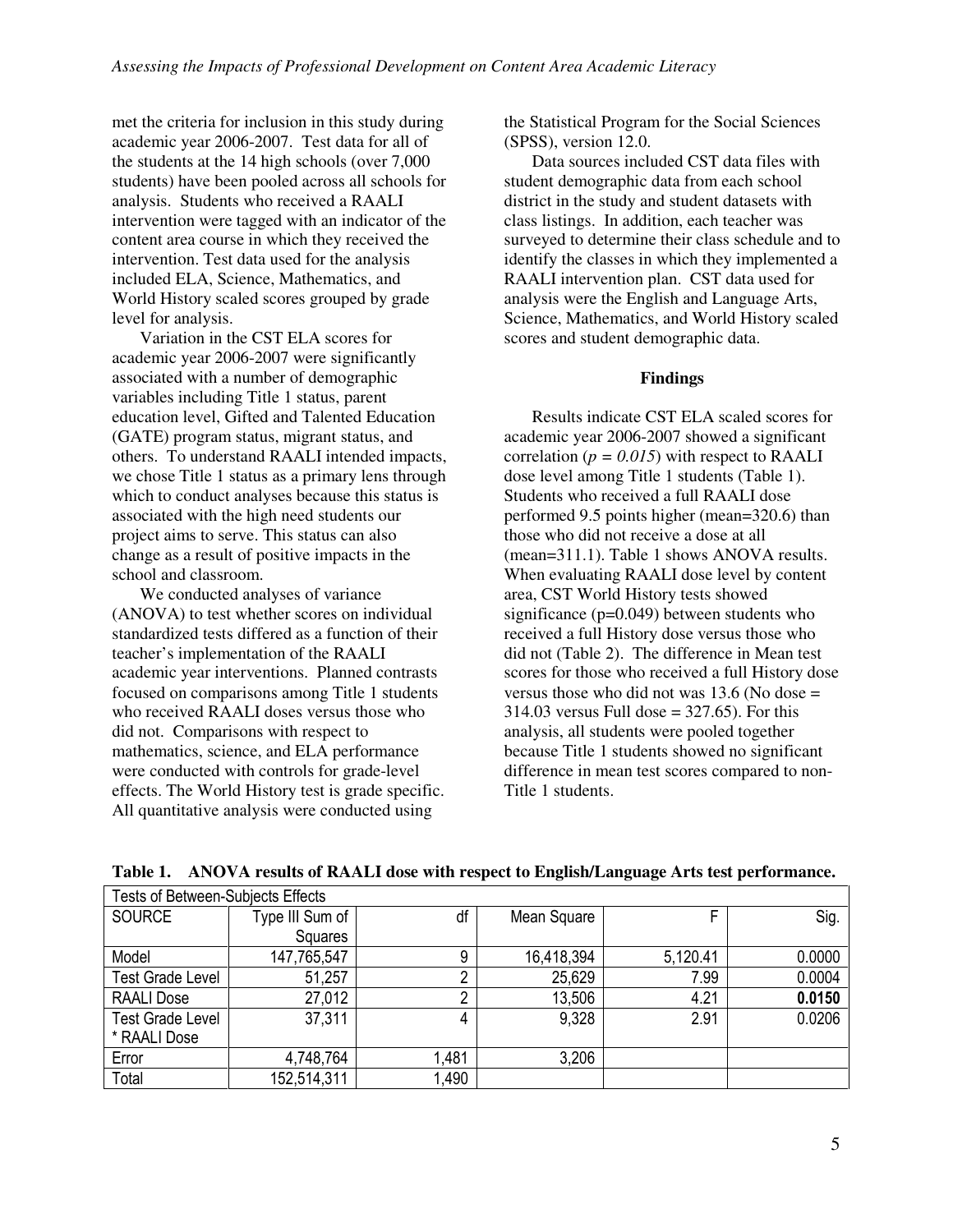| Tests of Between-Subjects Effects |                 |       |             |          |       |  |  |  |
|-----------------------------------|-----------------|-------|-------------|----------|-------|--|--|--|
| <b>SOURCE</b>                     | Type III Sum of | df    | Mean Square |          | Sig.  |  |  |  |
|                                   | Squares         |       |             |          |       |  |  |  |
| Model                             | 240,059,061     | 4     | 60,014,765  | 19,368.5 | 0.000 |  |  |  |
| <b>RAALI</b>                      | 12,006          |       | 12,006      | 3.9      | 0.049 |  |  |  |
| <b>HISTORY Dose</b>               |                 |       |             |          |       |  |  |  |
| Title1                            | 2,313           |       | 2,313       | 0.7      | 0.388 |  |  |  |
| <b>RAALI HISTORY</b>              | 74,595          |       | 74,595      | 24.1     | 0.000 |  |  |  |
| Dose * Title1                     |                 |       |             |          |       |  |  |  |
| Error                             | 7,179,383       | 2,317 | 3,099       |          |       |  |  |  |
| Total                             | 247,238,444     | 2,321 |             |          |       |  |  |  |

**Table 2. ANOVA results of RAALI History dose with respect to World History test performance.** 

We were unable to detect a significant correlation between CST Math and Science tests and RAALI dose. Unlike ELA and World History tests which are grade level specific, science and math test vary by specific subdisciplines (i.e. biology vs. chemistry, and Algebra vs. Geometry) and are given at different grade levels. This results in smaller sample sizes for comparable tests and grade level combinations. Thus, the power to detect differences is more limited than for ELA and World History tests.

We note here that related research from this professional development initiative has found clear evidence that the RAALI professional development impacts teachers' attitudes about academic literacy strategies in the classroom and student recognition and enthusiasm about the use of these teaching strategies *(See Grady, Lane, and White, "You Talk About It and You Learn Better" NRC Session Friday, December 04, 3:00 - 04:30 in Acoma.)*

National attention has been drawn to adolescent literacy (Jacobs, 2008) suggesting the need for increased research on the effectiveness of teacher's literacy practices on adolescent learning. Our research study addresses this issue by working with teachers in science, mathematics, and history to implement academic literacy curricular interventions in their classrooms to increase high school student's literacy skills. The preliminary findings suggest among Title 1 students, the RAALI intervention is having a positive impact on CST scores in ELA and World History.

*Research Design as a Model –* Our study focuses on a professional development model that provides academic literacy interventions to a large number of high need schools with selfselected participation by the teachers. This professional development model is ideally suited for schools in semi-rural areas where school size is small and widely dispersed. In conducting the research, we "experimented" with a study design that accounted for this model of recruitment as part of professional development and the rural nature where these schools are found. Can this research model adequately address relevant questions about teacher professional development with respect to student performance as measured by standardized test data? Our preliminary findings suggest this model can detect the effects of professional development on student achievement.

#### **Acknowledgments**

This Project was funded by California Post-Secondary Education Commission Improving Teacher Quality State Grants Program and the Redwood Science Project at Humboldt State University. We thank Nancy Todd at Strategies for Success for valuable assistance with data acquisition and management. Paula Lane and Marianne Loser made valuable contributions to this study.

> **RAALI Website**  www.humboldt.edu/~rsp/RAALI.html